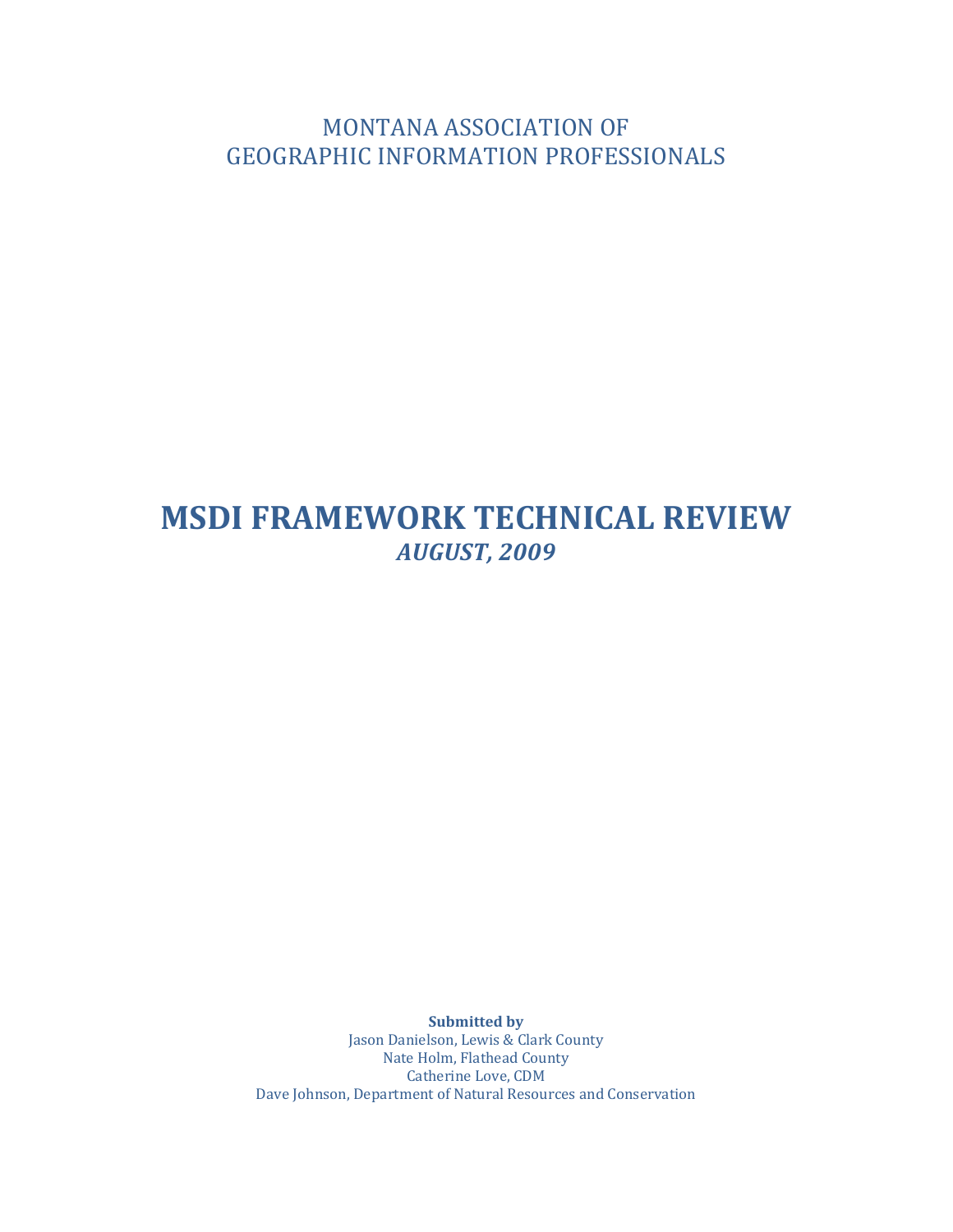## **INTRODUCTION**

Tasked with providing a technical review of the Montana Spatial Data Infrastructure (MSDI) Framework Themes, the Montana Association of Geographic Information Professionals (MAGIP) sought out seven individuals with an interest in the technical workings of those themes to read and discuss the Framework Theme Review document (available online at http://itsd.mt.gov/content/policy/councils/mliac/MSDI\_2009\_Theme\_Review/responses). The goals of the group were to look for common technical issues across themes and to make recommendations to the Montana Land Information Advisory Council (MLIAC) as to how to advance Montana's framework data effort.

As the review progressed, however, it became apparent to the group that the initial questionnaire failed to seek out technical responses from the Framework Stewards (in fact, stating that "well-constructed responses to the questions are preferred over highlytechnical explanations"). Due to this lack of technical information, the task became difficult to accomplish and several members chose to remove themselves from the group as frustrations set in. In spite of these difficulties, the remaining members felt that there were indeed technical issues that were identified during the review process—as general as they may be—and it was in the best interest of MAGIP, MLIAC, and the Montana GIS community that they outline those concerns rather than dissolve the group and provide nothing at all. In the end, the group identified three areas of technical concern where it believes MLIAC should focus its efforts:

- 1. Framework Theme Dependencies
- 2. Adoption and Use of Framework Themes / User Buy-In
- 3. Coordination and Collection of Framework Theme Data

The following discussion addresses each of the three topics and outlines recommendations that might be implemented to advance the MSDI Framework Themes.

## **1. Framework Theme Dependencies**

Many of the framework themes are dependent on other themes for spatial accuracy and reliability, yet there was little documentation found in the review as to how or when updates cascade from one theme to another.

### **Recommendation**

MLIAC (and MAGIP) should promote and support regularly scheduled meetings of the framework theme stewards. Discussion of current issues and advancements would be beneficial in providing information to theme stewards as other themes are developed and would ensure that nothing is "lost in the shuffle". Additionally, the group felt that a visual depiction of the interworking relationships between framework themes should be developed. Not only would this help to identify areas where error may be introduced, but it might also improve user buy-in of the framework themes (see No. 2 below).